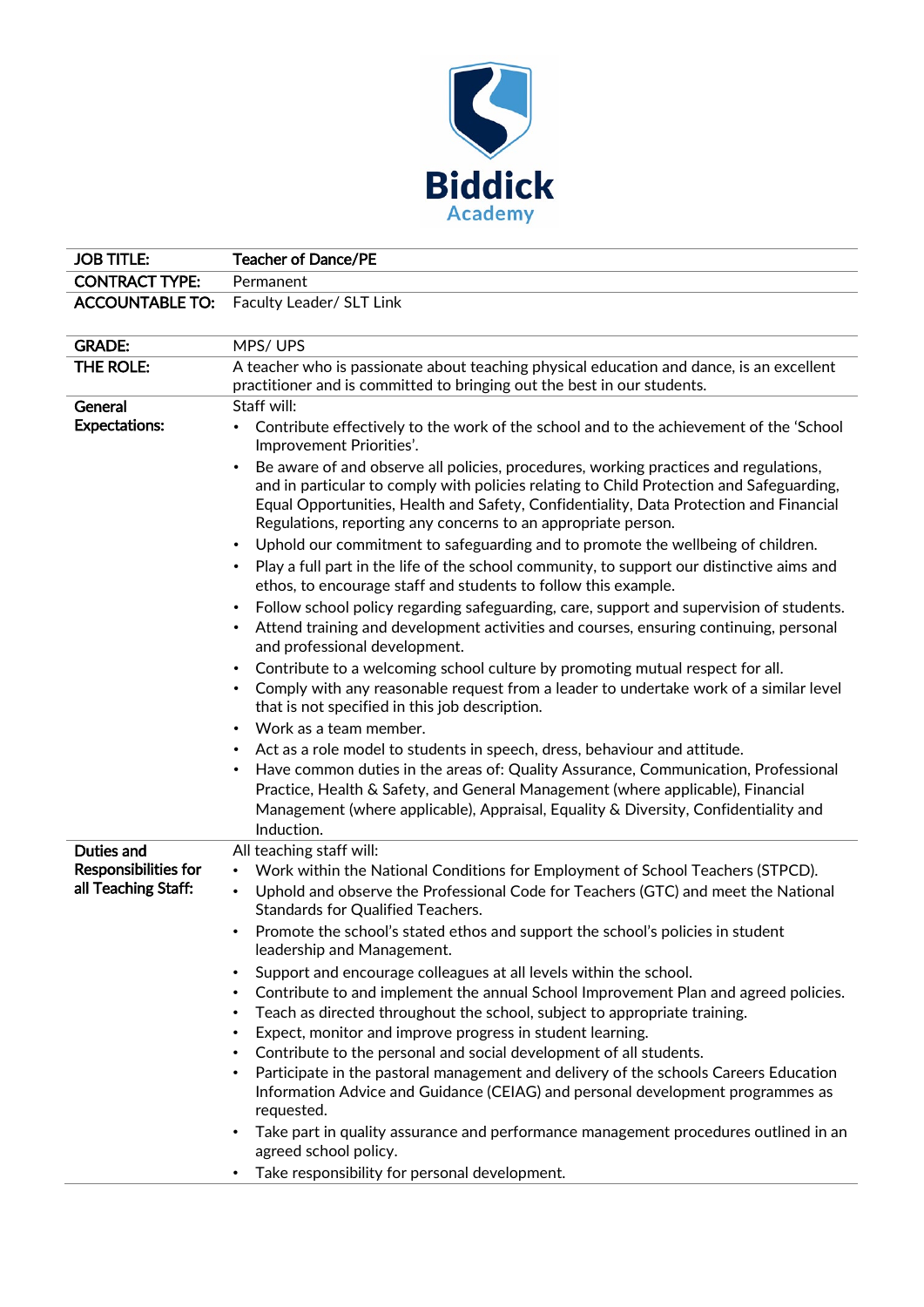

| <b>Responsibilities for</b>               | All subject staff will:                                                                                                                                                                                                                           |
|-------------------------------------------|---------------------------------------------------------------------------------------------------------------------------------------------------------------------------------------------------------------------------------------------------|
| all Subject Teachers:                     | Take full responsibility for ensuring a scheme of learning is delivered to students in<br>$\bullet$                                                                                                                                               |
|                                           | their allocated classes.                                                                                                                                                                                                                          |
|                                           | Plan lessons using a range of strategies to meet student's individual learning needs<br>$\bullet$<br>understood from attainment and supporting data.                                                                                              |
|                                           | Have a thorough knowledge and understanding of their subject, its teaching and place<br>٠                                                                                                                                                         |
|                                           | in the National Curriculum and that of the school.                                                                                                                                                                                                |
|                                           | Use the models set out in School Policies for delivery of lessons.<br>٠                                                                                                                                                                           |
|                                           | Set homework according to school and department policies.                                                                                                                                                                                         |
|                                           | Mark, assess record and report on student's achievements, setting appropriate targets.                                                                                                                                                            |
|                                           | Keep to deadlines for reporting, marking, submission of coursework and assignments.<br>Prepare students for examinations when required, taking part in standardising and<br>moderating activities required by departments and examination boards. |
|                                           | Contribute to the development of schemes of learning, school and department policies<br>$\bullet$<br>as appropriate.                                                                                                                              |
|                                           | Attend and contribute to appropriate meetings and professional development<br>activities.                                                                                                                                                         |
|                                           | Take an active part in the school's self-evaluation process, including the completion of<br>٠<br>appropriate documentation, and contribute to this process within the subject area.                                                               |
|                                           | Undertake whatever other duties might reasonably be requested by the Headteacher<br>٠                                                                                                                                                             |
|                                           | or Faculty Leader.                                                                                                                                                                                                                                |
| Responsibilities of all                   | All form tutors:                                                                                                                                                                                                                                  |
| Form Tutors:                              | Are responsible for day-to-day administration in the tutor group.                                                                                                                                                                                 |
|                                           | Review and discuss student's work and welfare, setting targets as necessary.<br>٠                                                                                                                                                                 |
|                                           | Meet with parents including school calendared meetings.<br>٠                                                                                                                                                                                      |
|                                           | Promote good behaviour and positive attitudes at all times.<br>$\bullet$                                                                                                                                                                          |
|                                           | Support form, year and school activities as appropriate.<br>٠                                                                                                                                                                                     |
|                                           | Deliver an appropriate programme of form group activities, including the agreed                                                                                                                                                                   |
|                                           | CEIAG/IAG programme.                                                                                                                                                                                                                              |
| Responsibilities of                       | Teachers who have passed the Threshold should ensure that they continue to meet                                                                                                                                                                   |
| <b>Post Threshold</b>                     | Threshold Standards and should demonstrate that they make an active contribution to the                                                                                                                                                           |
| Teachers:                                 | policies and aspirations of the school.<br>Specifically:                                                                                                                                                                                          |
|                                           | They provide a role model for teaching and learning.                                                                                                                                                                                              |
|                                           | Make a distinctive contribution to the raising of student standards.                                                                                                                                                                              |
|                                           | Contribute effectively to the work of the wider team.<br>$\bullet$                                                                                                                                                                                |
|                                           | Take advantage of appropriate opportunities for professional development, using<br>$\bullet$                                                                                                                                                      |
|                                           | outcomes effectively to improve students' learning.                                                                                                                                                                                               |
|                                           | There is a clear expectation that Post-Threshold Teachers will take a lead role in the                                                                                                                                                            |
|                                           | development of other teaching staff and will welcome Early Career Teachers and visitors,                                                                                                                                                          |
|                                           | by prior arrangement, into their learning environment.                                                                                                                                                                                            |
| Contribution<br>to<br>school development: | Contribute to the development of school policy through participation in appropriate<br>$\bullet$<br>meeting groups, committees and working parties.                                                                                               |
|                                           | Liaise as appropriate with external agencies including school improvement<br>$\bullet$<br>services/partners.                                                                                                                                      |
|                                           | Support the school ethos and policies in relation to students, parents, the local                                                                                                                                                                 |
|                                           | community and other external groups.                                                                                                                                                                                                              |